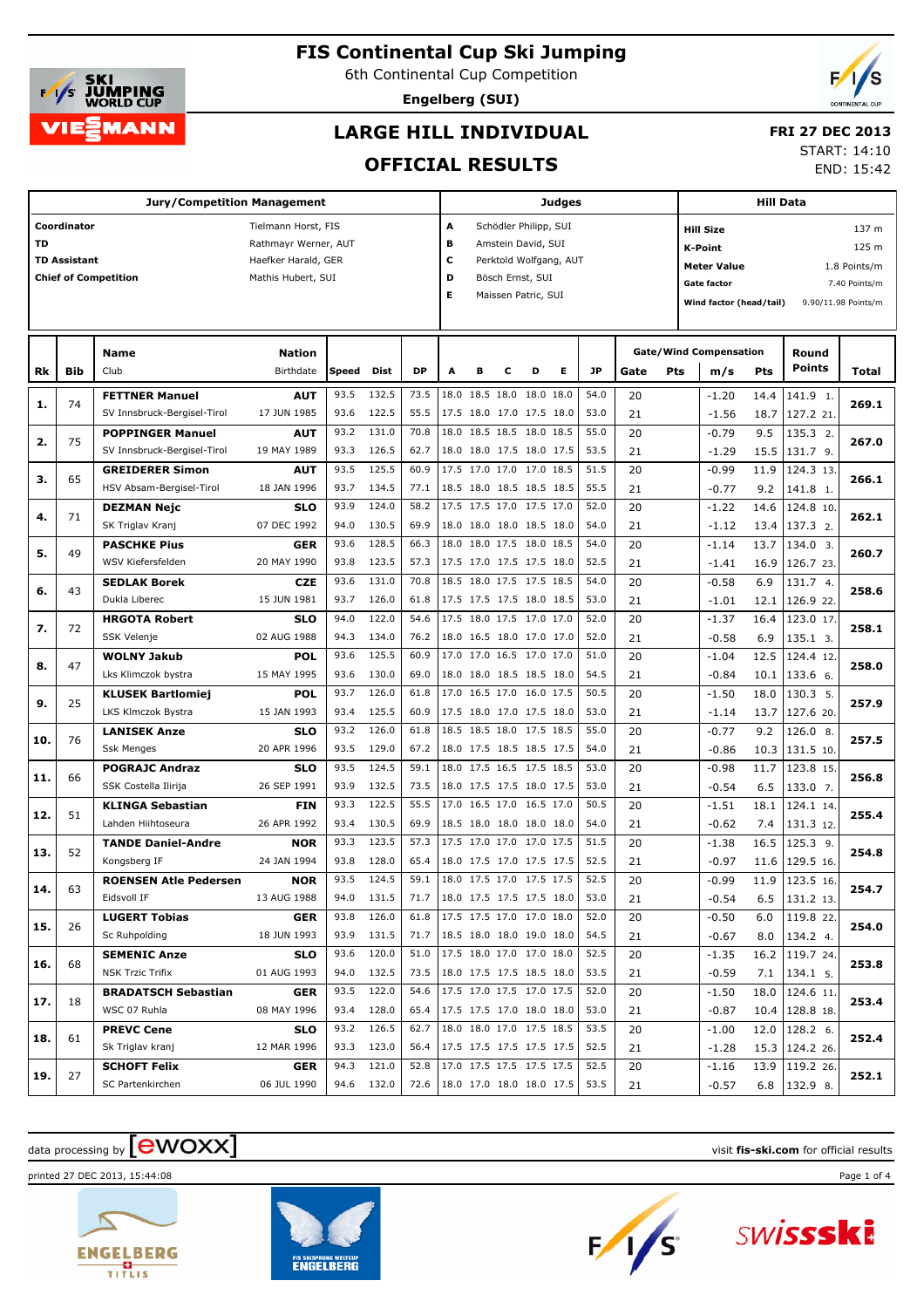

6th Continental Cup Competition





END: 15:42

### **LARGE HILL INDIVIDUAL**

#### **FRI 27 DEC 2013** START: 14:10

#### **OFFICIAL RESULTS**

|     |            | <b>Name</b>                | <b>Nation</b> |        |             |           |   |   |   |                          |                          |           |      |     | <b>Gate/Wind Compensation</b> |            | Round         |       |
|-----|------------|----------------------------|---------------|--------|-------------|-----------|---|---|---|--------------------------|--------------------------|-----------|------|-----|-------------------------------|------------|---------------|-------|
| Rk  | <b>Bib</b> | Club                       | Birthdate     | lSpeed | <b>Dist</b> | <b>DP</b> | A | в | C | D                        | Е                        | <b>JP</b> | Gate | Pts | m/s                           | <b>Pts</b> | <b>Points</b> | Total |
| 20. | 67         | <b>ALTENBURGER Florian</b> | <b>AUT</b>    | 93.3   | 122.0       | 54.6      |   |   |   | 17.5 18.0 17.5 18.0 18.5 |                          | 53.5      | 20   |     | $-1.21$                       | 14.5       | 122.6 19.     | 251.6 |
|     |            | SC Seekirchen-Salzburg     | 02 NOV 1993   | 93.5   | 129.0       | 67.2      |   |   |   | 18.0 17.5 17.5 18.0 18.0 |                          | 53.5      | 21   |     | $-0.69$                       | 8.3        | 129.0 17.     |       |
| 21. | 33         | <b>STREITLER Patrick</b>   | <b>AUT</b>    | 93.8   | 121.5       | 53.7      |   |   |   | 17.0 16.5 16.5 16.5 18.5 |                          | 50.0      | 20   |     | $-1.39$                       | 16.7       | 120.4 20.     | 250.9 |
|     |            | SV Dornbirn-Vorarlberg     | 17 APR 1995   | 93.9   | 129.0       | 67.2      |   |   |   | 18.0 17.5 17.0 18.0 18.5 |                          | 53.5      | 21   |     | $-0.82$                       | 9.8        | 130.5 14.     |       |
| 22. | 10         | <b>ASIKAINEN Lauri</b>     | <b>FIN</b>    | 93.4   | 116.0       | 43.8      |   |   |   | 17.0 16.5 17.5 16.0 16.5 |                          | 50.0      | 20   |     | $-2.20$                       | 26.4       | 120.2 21.     | 248.2 |
|     |            | Kuusamon Erae-Veikot       | 28 MAY 1989   | 93.7   | 131.5       | 71.7      |   |   |   | 17.0 16.0 16.5 16.5 17.5 |                          | 50.0      | 21   |     | $-0.53$                       | 6.3        | 128.0 19.     |       |
| 23. | 60         | <b>STJERNEN Andreas</b>    | <b>NOR</b>    | 94.2   | 121.5       | 53.7      |   |   |   | 17.0 17.0 16.5 16.5 17.5 |                          | 50.5      | 20   |     | $-1.01$                       | 12.1       | 116.3 29.     | 247.8 |
|     |            | Sprova IL                  | 30 JUL 1988   | 94.2   | 131.5       | 71.7      |   |   |   | 18.5 18.5 18.5 18.5 18.0 |                          | 55.5      | 21   |     | $-0.36$                       | 4.3        | 131.5 10.     |       |
| 24. | 73         | <b>HULA Stefan</b>         | <b>POL</b>    | 93.2   | 120.0       | 51.0      |   |   |   | 17.0 17.5 16.5 17.0 17.0 |                          | 51.0      | 20   |     | $-1.22$                       | 14.6       | 116.6 28.     | 246.7 |
|     |            | WKS Zakopane               | 29 SEP 1986   | 93.3   | 131.5       | 71.7      |   |   |   | 18.0 17.5 18.0 18.5 17.5 |                          | 53.5      | 21   |     | $-0.41$                       | 4.9        | 130.1 15.     |       |
| 25. | 19         | <b>MIETUS Krzysztof</b>    | <b>POL</b>    | 93.4   | 119.0       | 49.2      |   |   |   | 17.5 17.0 17.5 17.5 17.5 |                          | 52.5      | 20   |     | $-1.51$                       | 18.1       | 119.8 22.     | 245.8 |
|     |            | AZS Zakopane               | 08 MAR 1991   | 93.5   | 128.5       | 66.3      |   |   |   |                          | 18.0 17.5 17.5 18.0 18.5 | 53.5      | 21   |     | $-0.52$                       | 6.2        | 126.0 24.     |       |
| 26. | 30         | <b>ZAPOTOCZNY Andrzej</b>  | <b>POL</b>    | 93.8   | 128.0       | 65.4      |   |   |   | 18.0 17.0 18.0 17.5 17.5 |                          | 53.0      | 20   |     | $-0.68$                       | 8.1        | 126.5 7.      | 241.9 |
|     |            | AZS ZAKOPANE               | 16 OCT 1991   | 93.7   | 119.5       | 50.1      |   |   |   |                          | 17.0 16.5 16.0 16.5 17.0 | 50.0      | 21   |     | $-1.28$                       | 15.3       | 115.4 28.     |       |
| 27. | 62         | <b>SCHIFFNER Markus</b>    | <b>AUT</b>    | 93.2   | 122.0       | 54.6      |   |   |   | 17.5 17.5 16.5 17.0 17.5 |                          | 52.0      | 20   |     | $-0.81$                       | 9.7        | 116.3 29.     | 241.3 |
|     |            | UVB Hinzenbach-Oberoesterr | 05 JUN 1992   | 93.7   | 129.5       | 68.1      |   |   |   |                          | 17.5 18.0 17.5 18.0 18.5 | 53.5      | 21   |     | $-0.28$                       | 3.4        | 125.0 25.     |       |
| 28. | 16         | <b>SARDYKO Alexander</b>   | <b>RUS</b>    | 93.4   | 121.5       | 53.7      |   |   |   | 16.5 16.5 16.5 16.5 16.5 |                          | 49.5      | 20   |     | $-1.64$                       | 19.6       | 122.8 18.     | 238.8 |
|     |            | Dinamo N.Novgorod-Krasnoy  | 08 MAY 1990   | 93.3   | 123.0       | 56.4      |   |   |   | 17.0 17.0 16.5 16.5 17.0 |                          | 50.5      | 21   |     | $-0.76$                       | 9.1        | 116.0 27.     |       |
| 29. | 28         | <b>SAKALA Filip</b>        | <b>CZE</b>    | 94.2   | 123.5       | 57.3      |   |   |   | 17.0 16.5 17.0 16.5 18.0 |                          | 50.5      | 20   |     | $-0.99$                       | 11.9       | 119.7 24.     | 233.5 |
|     |            | Tj Frenstat pod radhostem  | 21 MAY 1996   | 94.5   | 124.0       | 58.2      |   |   |   | 17.5 17.5 17.5 17.5 18.0 |                          | 52.5      | 21   |     | $-0.26$                       | 3.1        | 113.8 30.     |       |
| 30. | 42         | <b>MABBOUX Alexandre</b>   | <b>FRA</b>    | 93.4   | 122.0       | 54.6      |   |   |   | 17.5 17.5 17.5 17.0 18.0 |                          | 52.5      | 20   |     | $-0.90$                       | 10.8       | 117.9 27.     | 232.6 |
|     |            | Le Grand Bornand           | 19 SEP 1991   | 93.4   | 124.0       | 58.2      |   |   |   |                          | 17.5 17.5 17.0 17.5 17.5 | 52.5      | 21   |     | $-0.33$                       | 4.0        | 114.7 29.     |       |

|     |                | Not qualified for final round                       |                           |      |       |      |                          |  |      |    |         |      |       |
|-----|----------------|-----------------------------------------------------|---------------------------|------|-------|------|--------------------------|--|------|----|---------|------|-------|
| 31. | 56             | <b>GRIMSRUD Simen Key</b><br>Asker Skiklubb         | <b>NOR</b><br>22 MAR 1992 | 93.0 | 121.5 | 53.7 | 16.5 17.0 16.5 16.5 17.0 |  | 50.0 | 20 | $-1.02$ | 12.2 | 115.9 |
| 32. | 35             | <b>GRIGOLI Marco</b><br>Alpina St. Moritz           | <b>SUI</b><br>27 APR 1991 | 93.2 | 121.5 | 53.7 | 17.5 17.5 16.5 17.0 17.0 |  | 51.5 | 20 | $-0.88$ | 10.5 | 115.7 |
| 33. | 64             | <b>HEISKANEN Sami</b><br>Puijon Hiihtoseura         | <b>FIN</b><br>14 OCT 1991 | 93.4 | 121.0 | 52.8 | 17.5 17.5 16.5 17.0 17.5 |  | 52.0 | 20 | $-0.88$ | 10.5 | 115.3 |
| 34. | 41             | <b>TOROK Eduard</b><br>CSS Dinamo Rasnov            | <b>ROU</b><br>02 MAY 1997 | 93.1 | 122.0 | 54.6 | 16.5 17.0 16.0 16.5 16.5 |  | 49.5 | 20 | $-0.83$ | 9.9  | 114.0 |
| 35. | 48             | <b>ZNISZCZOL Aleksander</b><br>KS Wisla Ustronianka | POL<br>08 MAR 1994        | 93.9 | 120.0 | 51.0 | 17.0 17.5 16.5 17.0 17.5 |  | 51.5 | 20 | $-0.82$ | 9.8  | 112.3 |
| 36. | 44             | <b>KANG Chil-ku</b><br>High1 Resort                 | <b>KOR</b><br>08 AUG 1984 | 93.4 | 121.0 | 52.8 | 16.5 17.5 17.0 16.5 17.5 |  | 51.0 | 20 | $-0.60$ | 7.2  | 111.0 |
| 37. | 36             | <b>PITEA Sorin Iulian</b><br>CSS Dinamo Rasnov      | <b>ROU</b><br>07 SEP 1997 | 93.3 | 121.0 | 52.8 | 16.5 17.0 16.5 17.0 17.0 |  | 50.5 | 20 | $-0.61$ | 7.3  | 110.6 |
| 37. | $\overline{7}$ | <b>SCHULER Andreas</b><br>Einsiedeln                | <b>SUI</b><br>30 DEC 1995 | 93.3 | 114.5 | 41.1 | 17.0 16.5 17.0 16.0 17.0 |  | 50.5 | 20 | $-1.59$ | 19.0 | 110.6 |
| 39. | 70             | <b>SOEBERG Sigurd Nymoen</b><br>Furnes Skiloperlag  | <b>NOR</b><br>31 AUG 1994 | 92.8 | 117.0 | 45.6 | 15.0 15.5 16.0 16.0 16.0 |  | 47.5 | 20 | $-1.43$ | 17.1 | 110.2 |
| 40. | 57             | <b>KOCH Martin</b><br>SV Villach-Kaernten           | <b>AUT</b><br>22 JAN 1982 | 94.1 | 117.5 | 46.5 | 17.0 17.5 17.0 17.0 18.0 |  | 51.5 | 20 | $-0.94$ | 11.3 | 109.3 |
| 41. | 55             | <b>BERGQUIST Hans Petter</b><br>Aurskog Finstadbru  | <b>NOR</b><br>20 JAN 1994 | 93.5 | 118.0 | 47.4 | 17.0 16.5 16.5 16.5 17.0 |  | 50.0 | 20 | $-0.92$ | 11.0 | 108.4 |

## data processing by **CWOXX** and  $\overline{C}$  and  $\overline{C}$  and  $\overline{C}$  and  $\overline{C}$  and  $\overline{C}$  and  $\overline{C}$  and  $\overline{C}$  and  $\overline{C}$  and  $\overline{C}$  and  $\overline{C}$  and  $\overline{C}$  and  $\overline{C}$  and  $\overline{C}$  and  $\overline{C}$  and  $\overline{C}$

printed 27 DEC 2013, 15:44:08 Page 2 of 4





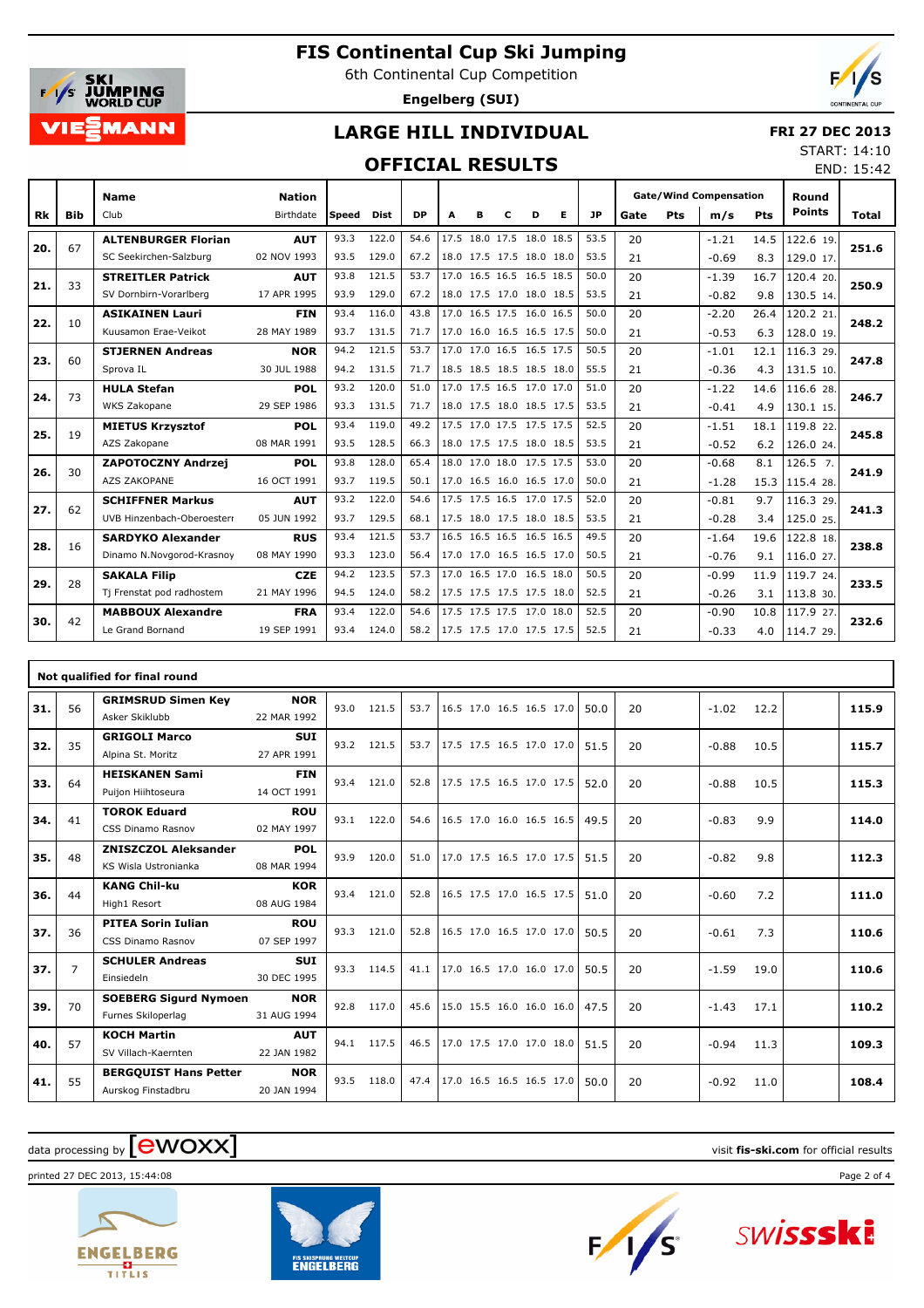

6th Continental Cup Competition

**Engelberg (SUI)**



#### **LARGE HILL INDIVIDUAL**

#### **FRI 27 DEC 2013**

#### **OFFICIAL RESULTS**

START: 14:10 END: 15:42

|     |                |                                       |                           |       |            |           |   |                          |   |   |   |           |      |     |                               |      |               | LIVU. 1J.4Z |
|-----|----------------|---------------------------------------|---------------------------|-------|------------|-----------|---|--------------------------|---|---|---|-----------|------|-----|-------------------------------|------|---------------|-------------|
|     |                | Name                                  | Nation                    |       |            |           |   |                          |   |   |   |           |      |     | <b>Gate/Wind Compensation</b> |      | Round         |             |
| Rk  | <b>Bib</b>     | Club                                  | Birthdate                 | Speed | Dist       | <b>DP</b> | А | в                        | c | D | Е | <b>JP</b> | Gate | Pts |                               | Pts  | <b>Points</b> | Total       |
|     |                |                                       |                           |       |            |           |   |                          |   |   |   |           |      |     | m/s                           |      |               |             |
| 42. | 54             | <b>LEYHE Stephan</b>                  | <b>GER</b>                |       | 93.3 115.0 | 42.0      |   | 16.5 17.0 16.5 16.5 16.5 |   |   |   | 49.5      | 20   |     | $-1.32$                       | 15.8 |               | 107.3       |
|     |                | SC Willingen                          | 05 JAN 1992               |       |            |           |   |                          |   |   |   |           |      |     |                               |      |               |             |
| 43. | 20             | <b>RAVNIK Kristijan</b>               | <b>SLO</b>                |       | 93.1 117.0 | 45.6      |   | 15.5 15.5 16.0 15.5 16.5 |   |   |   | 47.0      | 20   |     | $-1.14$                       | 13.7 |               | 106.3       |
|     |                | SK Triglav Kranj                      | 11 SEP 1996               |       |            |           |   |                          |   |   |   |           |      |     |                               |      |               |             |
| 44. | 37             | <b>KARTA Samet</b>                    | <b>TUR</b>                |       | 93.2 117.5 | 46.5      |   | 17.0 17.5 16.5 16.5 17.5 |   |   |   | 51.0      | 20   |     |                               |      |               |             |
|     |                |                                       | 09 SEP 1993               |       |            |           |   |                          |   |   |   |           |      |     | $-0.69$                       | 8.3  |               | 105.8       |
|     |                | <b>CHOI Seou</b>                      | <b>KOR</b>                |       | 92.9 116.5 | 44.7      |   | 17.0 16.5 16.5 16.5 17.0 |   |   |   |           |      |     |                               |      |               |             |
| 45. | 46             | High1 Resort                          | 03 DEC 1982               |       |            |           |   |                          |   |   |   | 50.0      | 20   |     | $-0.90$                       | 10.8 |               | 105.5       |
|     |                | <b>VARESCO Daniele</b>                | ITA                       |       |            |           |   |                          |   |   |   |           |      |     |                               |      |               |             |
| 46. | 34             |                                       | 25 JUL 1995               |       | 94.1 114.5 | 41.1      |   | 16.0 16.5 16.5 16.0 16.5 |   |   |   | 49.0      | 20   |     | $-1.17$                       | 14.0 |               | 104.1       |
|     |                | <b>TROFIMOV Roman- Sergeevich RUS</b> |                           |       |            |           |   |                          |   |   |   |           |      |     |                               |      |               |             |
| 47. | 32             | Leninogorsk                           | 19 NOV 1989               |       | 93.5 113.0 | 38.4      |   | 17.0 16.5 17.0 16.0 15.5 |   |   |   | 49.5      | 20   |     | $-1.33$                       | 15.9 |               | 103.8       |
|     |                | <b>BOYARINTSEV Vladislav</b>          | <b>RUS</b>                |       |            |           |   |                          |   |   |   |           |      |     |                               |      |               |             |
| 48. | 14             | <b>CSKA</b>                           | 31 OCT 1994               |       | 93.5 112.5 | 37.5      |   | 16.5 16.5 16.5 16.5 16.5 |   |   |   | 49.5      | 20   |     | $-1.34$                       | 16.1 |               | 103.1       |
|     |                | <b>HERRMANN Michael</b>               | <b>GER</b>                |       |            |           |   |                          |   |   |   |           |      |     |                               |      |               |             |
| 49. | 23             | Sc Oberstdorf                         | 02 FEB 1994               |       | 93.2 111.5 | 35.7      |   | 16.5 16.5 17.0 16.5 17.0 |   |   |   | 50.0      | 20   |     | $-1.44$                       | 17.3 |               | 103.0       |
|     |                | <b>KARLEN Gabriel</b>                 | <b>SUI</b>                |       |            |           |   |                          |   |   |   |           |      |     |                               |      |               |             |
| 50. | 59             | Gstaad                                | 10 MAR 1994               |       | 92.5 114.0 | 40.2      |   | 17.5 16.5 16.5 17.0 18.0 |   |   |   | 51.0      | 20   |     | $-0.94$                       | 11.3 |               | 102.5       |
|     |                | <b>BIRCHLER Tobias</b>                | <b>SUI</b>                |       |            |           |   |                          |   |   |   |           |      |     |                               |      |               |             |
| 51. | 5              | Einsiedeln                            | 29 JUL 1997               |       | 92.7 110.5 | 33.9      |   | 16.5 16.5 16.5 16.0 16.5 |   |   |   | 49.5      | 20   |     | $-1.52$                       | 18.2 |               | 101.6       |
|     |                | <b>LARINTO Ville</b>                  | <b>FIN</b>                |       |            |           |   |                          |   |   |   |           |      |     |                               |      |               |             |
| 52. | 53             | Lahden Hiihtoseura                    | 11 APR 1990               |       | 93.1 112.0 | 36.6      |   | 17.0 16.5 16.5 16.5 17.0 |   |   |   | 50.0      | 20   |     | $-1.24$                       | 14.9 |               | 101.5       |
|     |                | <b>MAYLAENDER Dominik</b>             | <b>GER</b>                |       |            |           |   |                          |   |   |   |           |      |     |                               |      |               |             |
| 53. | 45             | SC Degenfeld                          | 20 MAR 1995               |       | 93.6 115.0 | 42.0      |   | 17.0 17.0 16.5 16.5 17.0 |   |   |   | 50.5      | 20   |     | $-0.74$                       | 8.9  |               | 101.4       |
|     |                | <b>EGLOFF Pascal</b>                  | <b>SUI</b>                |       |            |           |   |                          |   |   |   |           |      |     |                               |      |               |             |
| 54. | 24             | Grabserberg                           | 08 AUG 1992               |       | 93.8 115.0 | 42.0      |   | 17.0 17.0 17.0 16.5 17.0 |   |   |   | 51.0      | 20   |     | $-0.64$                       | 7.7  |               | 100.7       |
|     |                | <b>KOROLEV Alexey</b>                 | <b>KAZ</b>                |       |            |           |   |                          |   |   |   |           |      |     |                               |      |               |             |
| 55. | 38             | Dynamo                                | 20 JUN 1987               |       | 94.1 111.5 | 35.7      |   | 16.5 16.5 16.0 16.0 16.5 |   |   |   | 49.0      | 20   |     | $-1.30$                       | 15.6 |               | 100.3       |
|     |                | <b>HACEK Vit</b>                      | <b>CZE</b>                |       |            |           |   |                          |   |   |   |           |      |     |                               |      |               |             |
| 56. | 29             |                                       | 28 JUN 1994               |       | 93.5 112.0 | 36.6      |   | 16.0 16.5 16.5 16.5 16.5 |   |   |   | 49.5      | 20   |     | $-1.06$                       | 12.7 |               | 98.8        |
|     |                | <b>MORASSI Andrea</b>                 | <b>ITA</b>                |       |            |           |   |                          |   |   |   |           |      |     |                               |      |               |             |
| 57. | 13             | G.S. FORESTALE                        | 30 AUG 1988               |       | 93.4 106.5 | 26.7      |   | 16.5 16.0 16.0 16.0 16.5 |   |   |   | 48.5      | 20   |     | $-1.95$                       | 23.4 |               | 98.6        |
|     |                | <b>EGLOFF Luca</b>                    | <b>SUI</b>                |       |            |           |   |                          |   |   |   |           |      |     |                               |      |               |             |
| 58. | $\overline{4}$ | Grabserberg                           | 06 JUN 1995               |       | 93.5 111.5 | 35.7      |   | 16.0 16.0 16.0 16.5 15.5 |   |   |   | 48.0      | 20   |     | $-1.20$                       | 14.4 |               | 98.1        |
|     |                | <b>KAELIN Pascal</b>                  | SUI                       |       |            |           |   |                          |   |   |   |           |      |     |                               |      |               |             |
| 59. | 58             | Einsiedeln                            | 11 JAN 1993               |       | 93.1 112.5 | 37.5      |   | 15.5 16.0 15.5 15.5 16.0 |   |   |   | 47.0      | 20   |     | $-0.93$                       | 11.1 |               | 95.6        |
|     |                | <b>ZHAPAROV Marat</b>                 | <b>KAZ</b>                |       |            |           |   |                          |   |   |   |           |      |     |                               |      |               |             |
| 60. | 31             |                                       | 25 AUG 1985               |       | 93.6 123.0 | 56.4      |   | 9.5 10.0 10.0 10.5 11.5  |   |   |   | 30.5      | 20   |     | $-0.65$                       | 7.8  |               | 94.7        |
|     |                | <b>KANTYKA Przemyslaw</b>             | <b>POL</b>                |       |            |           |   |                          |   |   |   |           |      |     |                               |      |               |             |
| 61. | 17             | Lks Klimczok bystra                   | 15 DEC 1996               |       | 93.8 107.5 | 28.5      |   | 14.5 14.5 15.0 15.0 15.0 |   |   |   | 44.5      | 20   |     | $-1.70$                       | 20.4 |               | 93.4        |
|     |                |                                       |                           |       |            |           |   |                          |   |   |   |           |      |     |                               |      |               |             |
| 62. | 21             | <b>VIRY David</b>                     | <b>FRA</b>                |       | 92.7 108.0 | 29.4      |   | 15.0 16.5 16.0 16.5 16.5 |   |   |   | 49.0      | 20   |     | $-1.11$                       | 13.3 |               | 91.7        |
|     |                | Xonrupt                               | 09 MAR 1989               |       |            |           |   |                          |   |   |   |           |      |     |                               |      |               |             |
| 63. | 15             | <b>ROSLIAKOV Ilja</b><br>Murmansk     | <b>RUS</b><br>18 FEB 1983 |       | 93.9 106.0 | 25.8      |   | 15.0 15.5 15.5 15.0 15.5 |   |   |   | 46.0      | 20   |     | $-1.60$                       | 19.2 |               | 91.0        |
|     |                |                                       |                           |       |            |           |   |                          |   |   |   |           |      |     |                               |      |               |             |
| 64. | 6              | <b>SOMMER Pascal</b>                  | SUI                       |       | 93.0 103.5 | 21.3      |   | 16.5 16.0 16.0 16.0 15.5 |   |   |   | 48.0      | 20   |     | $-1.71$                       | 20.5 |               | 89.8        |
|     |                | Am Bachtel Wald                       | 29 JUN 1992               |       |            |           |   |                          |   |   |   |           |      |     |                               |      |               |             |
| 65. | 50             | <b>MAYER Nicolas</b>                  | <b>FRA</b>                |       | 93.0 108.5 | 30.3      |   | 16.0 15.5 15.5 15.5 16.5 |   |   |   | 47.0      | 20   |     | $-1.01$                       | 12.1 |               | 89.4        |
|     |                | Courchevel                            | 06 OCT 1990               |       |            |           |   |                          |   |   |   |           |      |     |                               |      |               |             |

# data processing by **CWOXX** and  $\overline{C}$  and  $\overline{C}$  and  $\overline{C}$  and  $\overline{C}$  and  $\overline{C}$  and  $\overline{C}$  and  $\overline{C}$  and  $\overline{C}$  and  $\overline{C}$  and  $\overline{C}$  and  $\overline{C}$  and  $\overline{C}$  and  $\overline{C}$  and  $\overline{C}$  and  $\overline{C}$

printed 27 DEC 2013, 15:44:08 Page 3 of 4